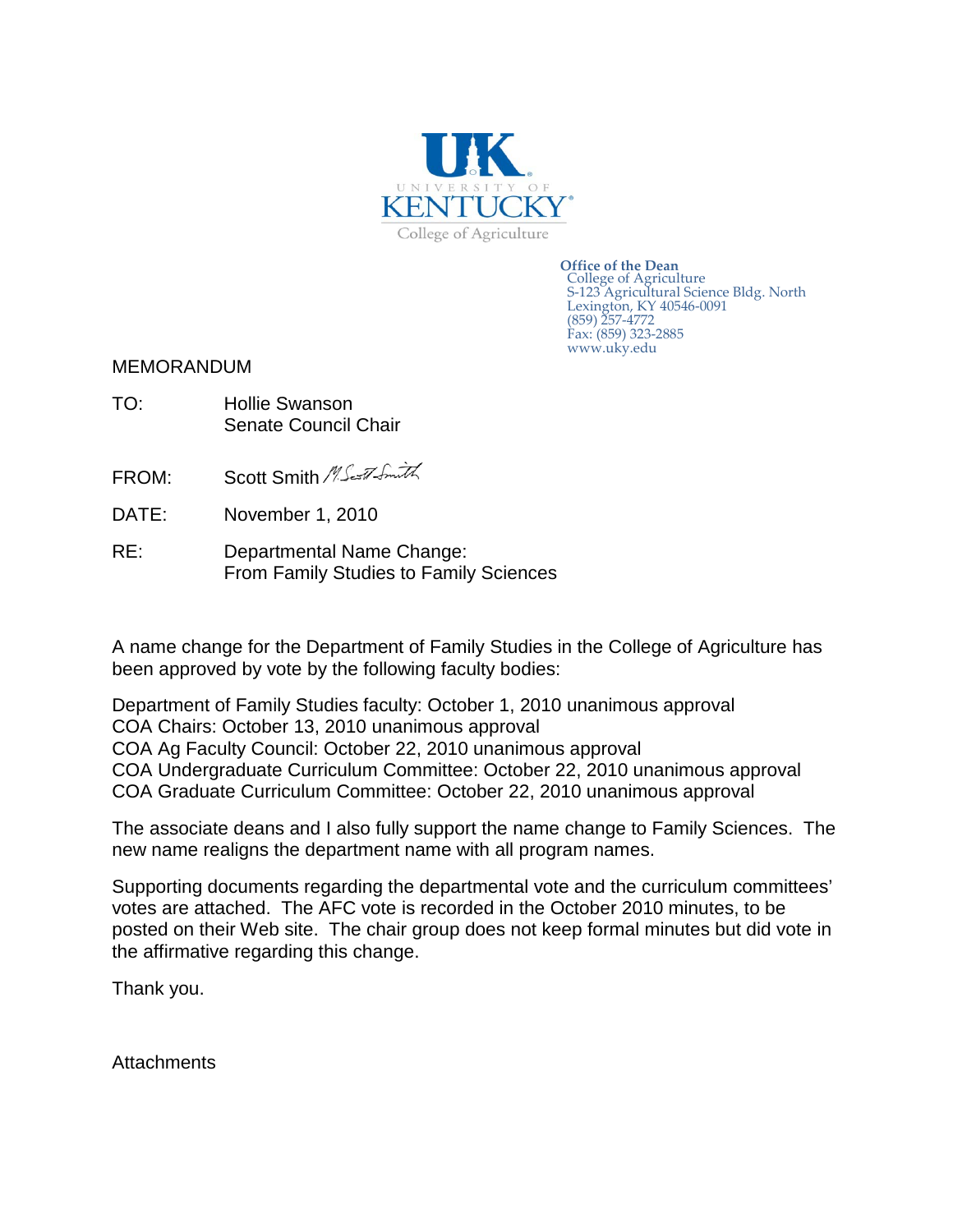

Department of Family **Studies** 

*College of Agriculture*

*315 Funkhouser Building*

*Lexington, KY 40506-0054*

*(859) 257-7750*

*Fax: (859) 257-3212*

*www.uky.edu*

Memo

TO: M. Scott Smith, Dean, College of Agriculture

From: Ronald Jay Werner-Wilson. All you can be a structure of the Company Studies Department Chair American production of the Union of the Union of the Union of the Union of the Union of the Union of the Union of the Union of the Union of the Union of th

Date: 2/10/2011

Re: Department Name Change

Faculty members in the Department of Family Studies voted unanimously to change the name of the department on October 1, 2010 to the Department of Family Sciences. The new name is consistent with the name of our majors.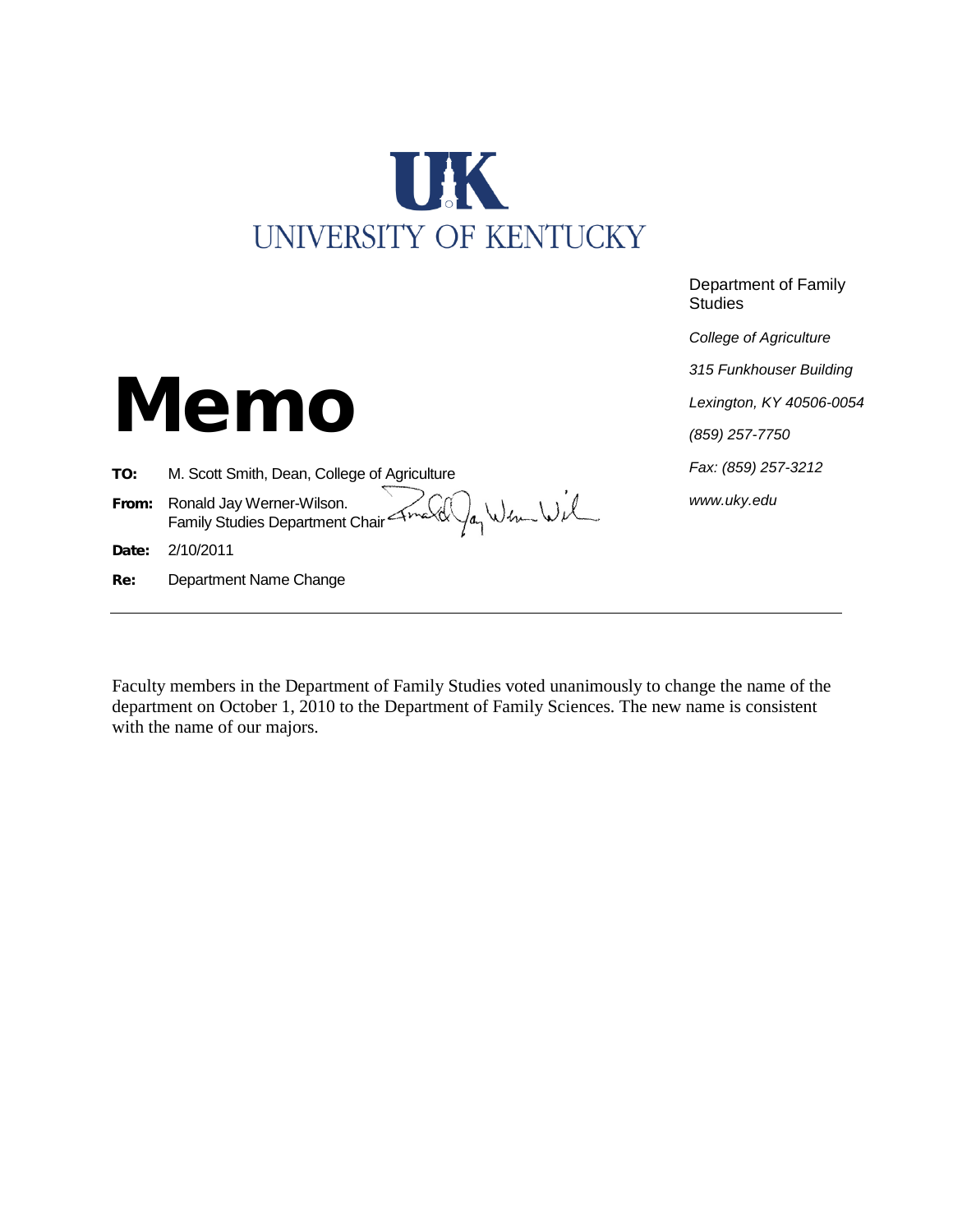

Department of Plant and Soil Sciences College of Agriculture 105 Plant Science Building Lexington, KY 40546-0312

www.ca.uky.edu/PSS

October 29, 2010

MEMORANDUM

| TO:   |                                                                                                                |
|-------|----------------------------------------------------------------------------------------------------------------|
| FROM: | Dean Scott Smith, Ron Werner-Wilson, Lisa Collins, and Larry Jones<br>Second Mealon, Curriculum and Assessment |

- RE: Consideration of Department Name Change by the Undergraduate Curriculum Committee (UCC) and the Graduate Curriculum Committee (GCC) of the College of Agriculture
- C: UCC Members (Ken Haynes, Vanessa Jackson, Leigh Maynard, David Williams, Desmond Brown, Ned Crankshaw, Lee Edgerton, Kris Ricketts, Jim Ringe, and Mark Williams) and GCC Members (Mark Coyne, Mike Reed, Randy Weckman, Ron Werner-Wilson, Hazel Forsythe, David Harmon, Lisa Vaillancourt, Dave Wagner)

On Friday, October 22, 2010, the UCC and GCC met independently to consider

curricular matters. Both groups discussed the proposed name change of the Department of Family Studies to the Department of Family Sciences. In each case motions to approve this change were passed unanimously. Complete minutes are available upon request.